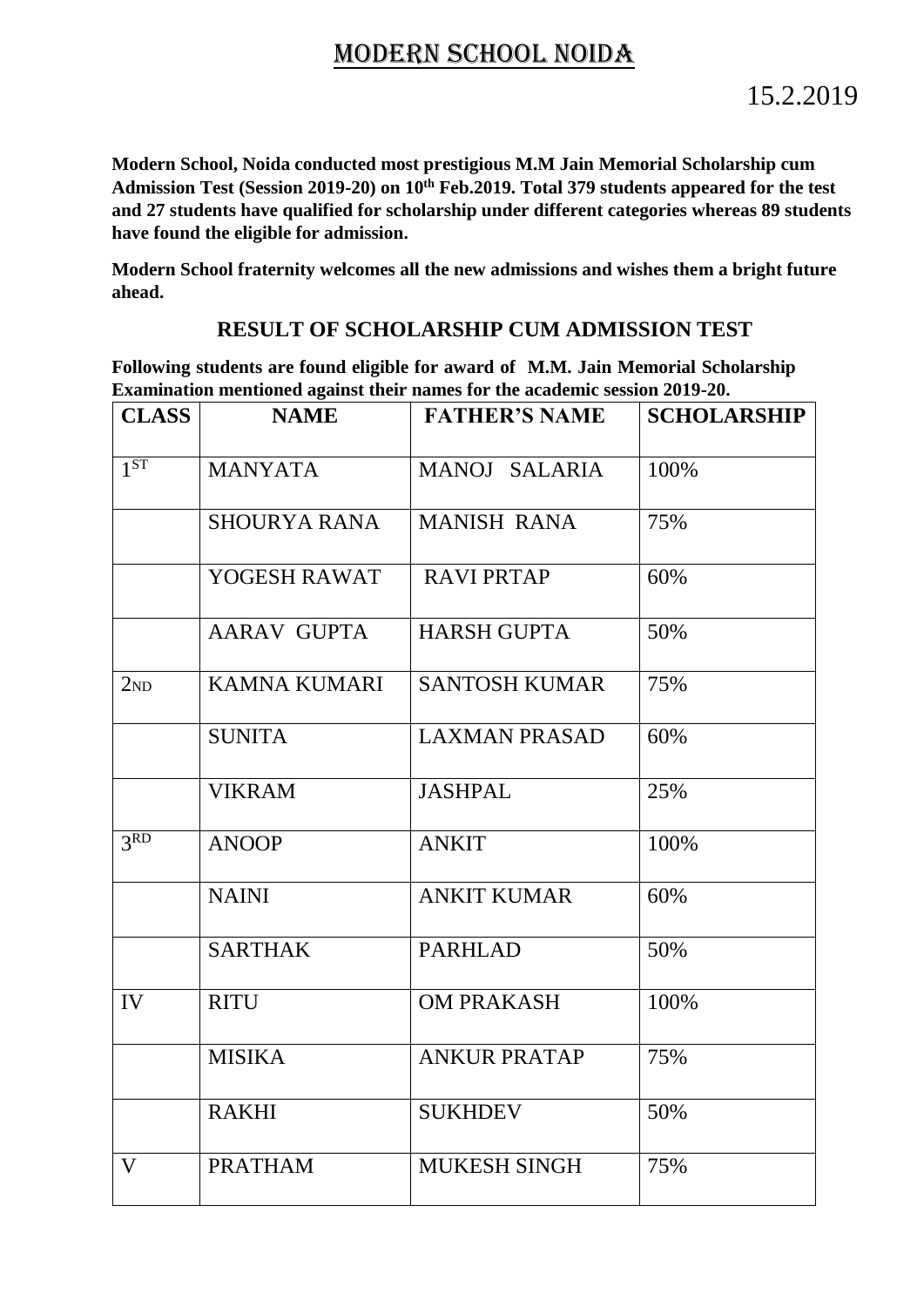|              | <b>SHUBHAM</b>      | <b>OMKAR</b>         | 60%                |
|--------------|---------------------|----------------------|--------------------|
|              | <b>KANCHAN</b>      | <b>SAKTI</b>         | 25%                |
| <b>CLASS</b> | <b>NAME</b>         | <b>FATHER'S NAME</b> | <b>SCHOLARSHIP</b> |
| VI           | <b>RISHU</b>        | <b>NARENDER</b>      | 60%                |
|              | <b>EKTA</b>         | <b>GANESH</b>        | 50%                |
| <b>VII</b>   | <b>SHRUTI</b>       | <b>G.P SINGH</b>     | 50%                |
|              | <b>ROHAN</b>        | <b>R.K ARORA</b>     | 50%                |
|              | <b>PRIYA</b>        | <b>PARHLAD</b>       | 25%                |
| <b>VIII</b>  | <b>VIVEK</b>        | <b>RAJ KUMAR</b>     | 50%                |
|              | <b>MEDHA SHREE</b>  | <b>VINOD</b>         | 25%                |
| IX           | <b>PRERNA</b>       | <b>RAM RAWAT</b>     | 50%                |
|              | <b>GOURI TIWARI</b> | <b>NITIN TIWARI</b>  | 60%                |
|              | <b>JOY</b>          | <b>ANAND GUPTA</b>   | 25%                |
| XI<br>(PCM)  | <b>KANIKA</b>       | <b>SUNDRAM</b>       | 25%                |

**Students found eligible for admission, however, due to non-fulfilment of criteria, scholarship shall not be allowed.** 

| <b>CLASS</b> | <b>STUDENT'S NAME</b> | <b>FATHER'S NAME</b>                 | <b>SPECIAL</b><br><b>INCENTIVE</b> |
|--------------|-----------------------|--------------------------------------|------------------------------------|
| 1st          | NITIN GOSWAMI         | <b>MADAN KUMAR</b>                   |                                    |
|              | <b>HITAV S.PATEL</b>  | <b>SHASHIKANT PATEL</b>              |                                    |
|              | KHUSHI SHARMA         | <b>MUKESK KUMAR</b><br><b>SHARMA</b> |                                    |
|              | <b>IIYANA KHAN</b>    | <b>FAISAL KHAN</b>                   |                                    |
|              | <b>MAHI</b>           | <b>KARAN SINGH</b>                   |                                    |
|              | YASHI YADAV           | <b>RAJESH KUMAR</b>                  |                                    |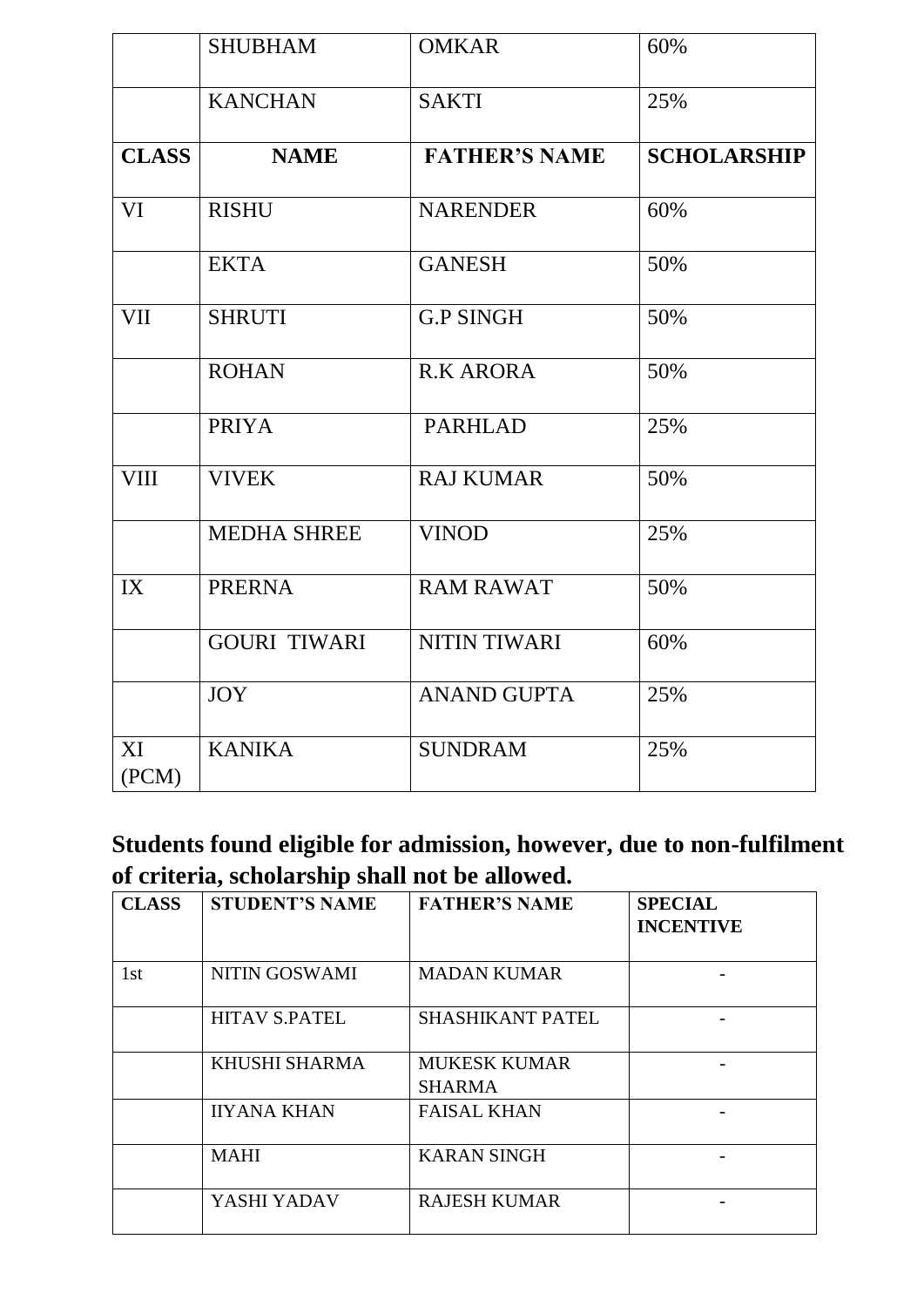| <b>OMAR REZA</b> | <b>HAIDER ALAM</b>  | $\overline{\phantom{0}}$ |
|------------------|---------------------|--------------------------|
| <b>RUDRA</b>     | <b>RAJEEV SINGH</b> |                          |

| <b>CLASS</b>        | <b>STUDENT'S NAME</b>              | <b>FATHER'S NAME</b>                   | <b>SPECIAL</b><br><b>INCENTIVE</b>                                 |
|---------------------|------------------------------------|----------------------------------------|--------------------------------------------------------------------|
| 2 <sub>ND</sub>     | <b>SANYA</b><br><b>MAHESHWARI</b>  | <b>SUMIT MAHESHWARI</b>                | <b>ADMISSSION FEES</b><br><b>EXEMPTED</b>                          |
|                     | <b>ARYAN PANDEY</b>                | <b>SARAVAJEET PANDEY</b>               |                                                                    |
|                     | <b>ANJANA PANDEY</b>               | <b>SANJEEV PANDEY</b>                  |                                                                    |
|                     | <b>ADHAYAN</b>                     | <b>SANTOSH S</b><br><b>BHADORIA</b>    |                                                                    |
|                     | YASHI KUMAR                        | <b>ABHISHEK KUMAR</b>                  | <b>ONLY GIRL CHILD</b><br><b>ADMISSION FEES</b><br><b>EXEMPTED</b> |
|                     | <b>SHIVANSH PANT</b>               | <b>BANSIDHAR PANTH</b>                 |                                                                    |
|                     |                                    |                                        |                                                                    |
| 3 <sub>RD</sub>     | <b>ISHA</b><br><b>BHATACHARYA</b>  | <b>ARINIDAM</b><br><b>BHATTACHARYA</b> | <b>ONLY GIRL CHILD</b><br><b>ADMISSION FEES</b><br><b>EXEMPTED</b> |
|                     | NITYA SINGH                        | <b>KAMALJEET SINGH</b>                 |                                                                    |
|                     | <b>AASHMIBINDU</b><br><b>SAHOO</b> | <b>DILEEP SAHOO</b>                    |                                                                    |
| $4$ <sup>TH</sup>   | <b>ISHANT GUPTA</b>                | <b>NITIN GUPTA</b>                     |                                                                    |
|                     | NIKITA SHARMA                      | <b>SHAILENDRA</b><br><b>SHARMA</b>     |                                                                    |
|                     | <b>ANKUR SHARMA</b>                | <b>CHOTELAL SHARMA</b>                 |                                                                    |
| 5 <sup>TH</sup>     | TOSHANI SARASWAT                   | <b>VINOD SARASWAT</b>                  |                                                                    |
|                     | <b>DHRUV BHAGEL</b>                | <b>ANIL KUMAR</b>                      |                                                                    |
| $\overline{6^{TH}}$ | AAYUSHI GOSWAMI                    | <b>MADAN KUMAR</b>                     |                                                                    |
|                     | <b>RITIKA BISWAL</b>               | <b>RUDRA NARAYAN</b><br><b>BISWAL</b>  |                                                                    |
|                     | <b>AAKASH MISHRA</b>               | <b>ARUN MISHRA</b>                     |                                                                    |
|                     | <b>SANVI MAHESHWARI</b>            | <b>SUMIT MAHESHWARI</b>                | $\overline{\phantom{a}}$                                           |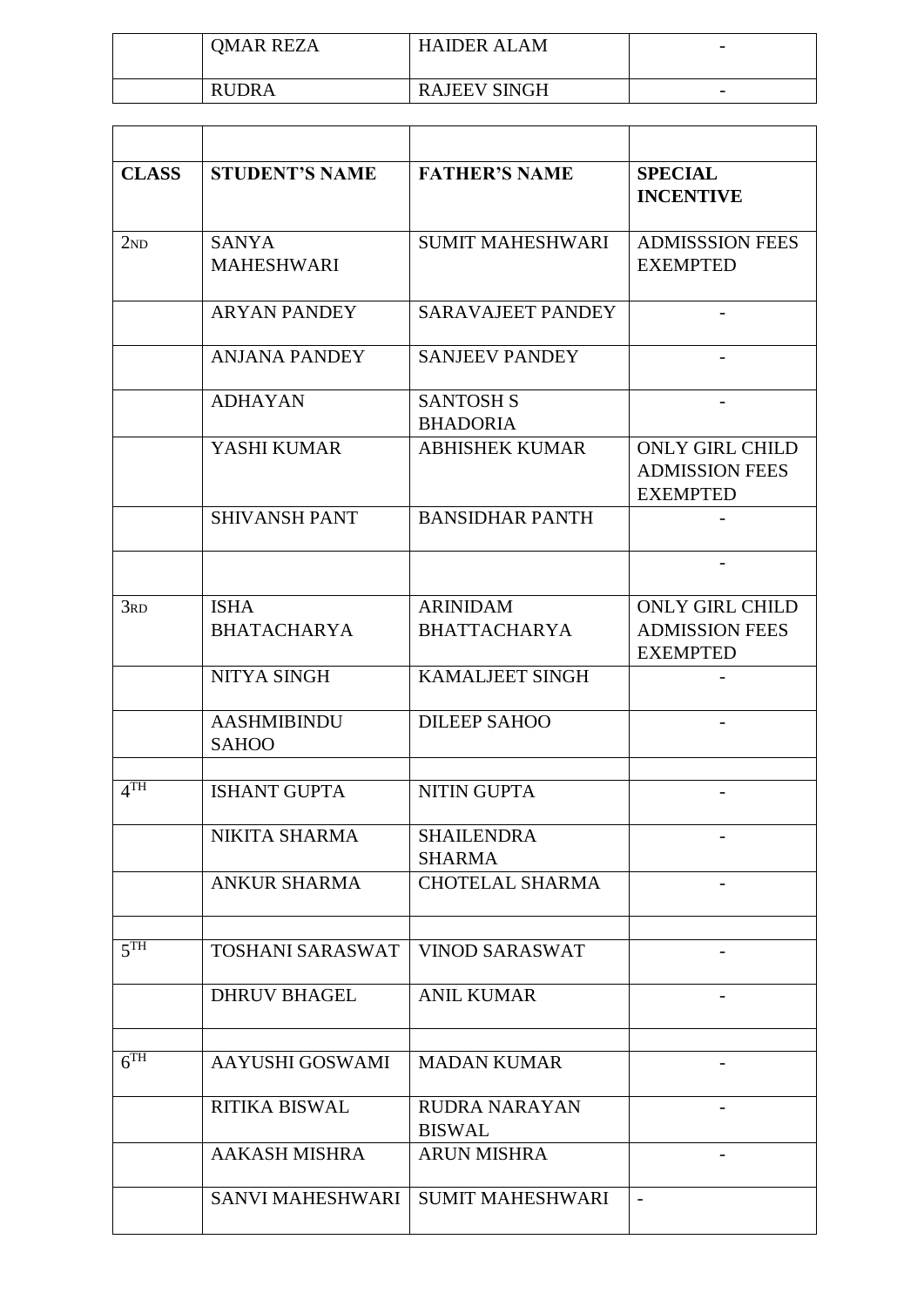| AKHAND PRATAP<br><b>SINGH</b> | SUSHIL KUMAR SINGH   ADMISSSION FEES | <b>EXEMPTED</b> |
|-------------------------------|--------------------------------------|-----------------|
|                               |                                      |                 |

| <b>CLASS</b>    | <b>STUDENT'S NAME</b>                | <b>FATHER'S NAME</b>                | <b>SPECIAL</b><br><b>INCENTIVE</b>        |
|-----------------|--------------------------------------|-------------------------------------|-------------------------------------------|
| 6 <sup>TH</sup> | <b>AARAV BHANDARI</b>                | PRAKASH SINGH<br><b>BHANDARI</b>    |                                           |
|                 | <b>AMAN YADAV</b>                    | <b>MAHINDER KUMAR</b>               |                                           |
|                 | <b>AKANSHA SHARMA</b>                | <b>CHOTELAL SHARMA</b>              |                                           |
|                 | <b>TANYA ANSARI</b>                  | NIZAMIDDIN ANSARI                   | <b>ADMISSSION FEES</b><br><b>EXEMPTED</b> |
|                 | <b>AAYUSHI RATHORE</b>               | <b>SARVESHKUMAR</b>                 |                                           |
|                 | <b>SHUBHAM KUMAR</b>                 | PRAFULL SAHOO                       |                                           |
|                 | <b>SHAURYA SINGH</b>                 | <b>SUSHIL KUMAR</b>                 |                                           |
| 7 <sup>TH</sup> | <b>SUMIT RAWAT</b>                   | DAYAL SINGH RAWAT                   |                                           |
|                 | <b>ADITI RAI</b>                     | <b>JAI RAM RAI</b>                  |                                           |
| 8 <sup>TH</sup> | <b>VAISHNAVI</b>                     | <b>DINESH KUMAR</b>                 |                                           |
|                 | <b>MEDHASHREE</b><br><b>SARASWAT</b> | <b>VINOD SARASWAT</b>               |                                           |
|                 | <b>AAYUSH KUMAR</b>                  | KOSHLENDRA KUMAR                    |                                           |
|                 | AKSHAT ARYA                          | <b>RAM KUMAR</b>                    |                                           |
|                 | <b>HIMANSHI SINGH</b>                | <b>RISHI PAL SINGH</b>              |                                           |
|                 | PRIYANSHI SHARMA                     | <b>MANOJ SHARMA</b>                 |                                           |
|                 |                                      |                                     |                                           |
| QTH             | PIYUSH SHARMA                        | PRAVEEN SHARMA                      |                                           |
|                 | <b>RUCHI RAWAT</b>                   | <b>LAXMAN SINGH</b><br><b>RAWAT</b> |                                           |
|                 | <b>KARTIK SINGH</b>                  | <b>BHOPENDRA SINGH</b>              | $\overline{\phantom{0}}$                  |
|                 | <b>BADAL CHOUDHARY</b>               | <b>NAIM CHAND</b>                   |                                           |
|                 | AAFREEN SULTANA                      | <b>AMIR HUSSAIN</b>                 |                                           |